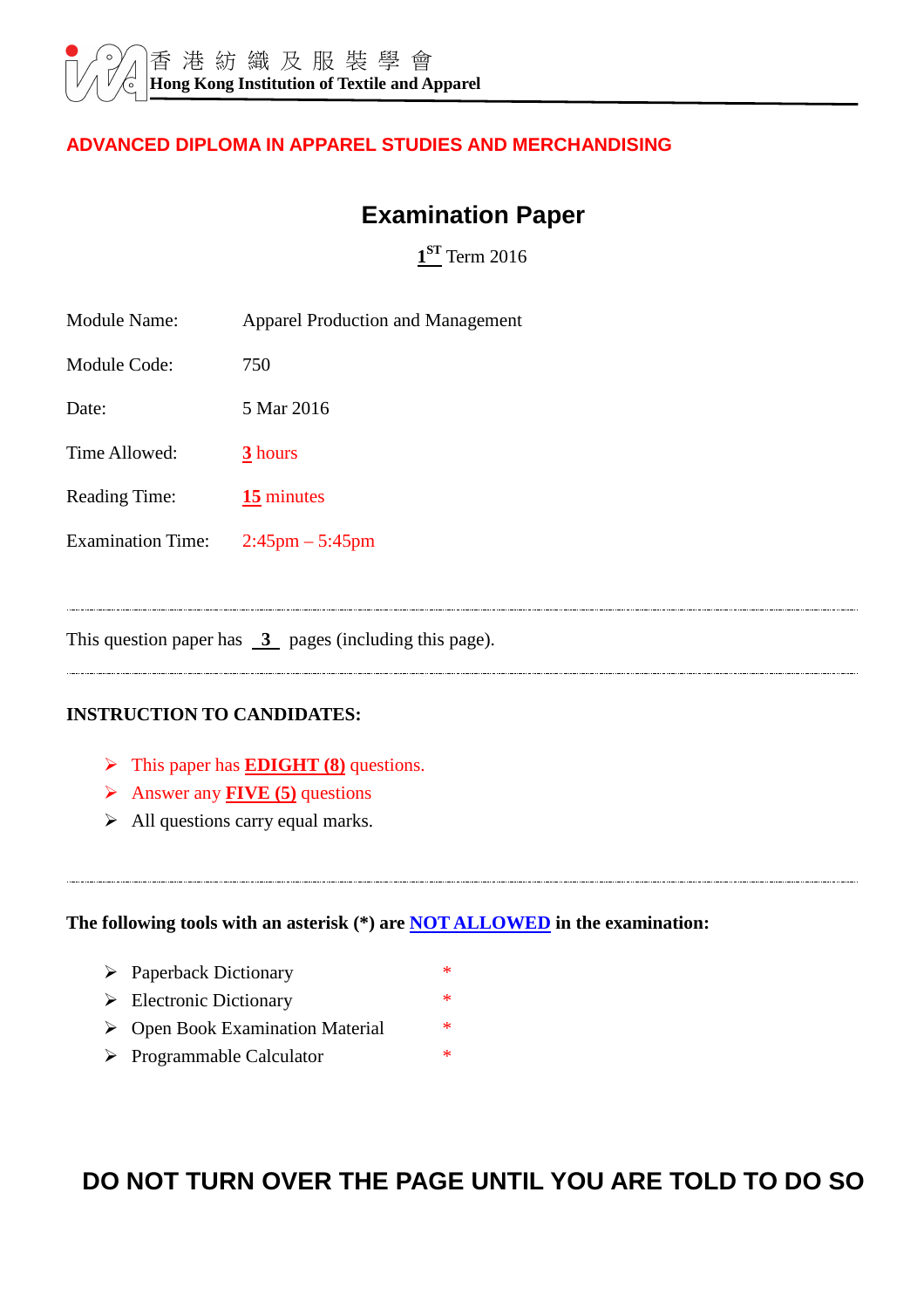

## **Question 1**

| <b>GULSHAIL</b><br>Describe in detail the objectives of work measurement techniques. |                                                                                                                                                                                                                                                                                      |                                                                                                                                                                                        | $(100\% )$            |
|--------------------------------------------------------------------------------------|--------------------------------------------------------------------------------------------------------------------------------------------------------------------------------------------------------------------------------------------------------------------------------------|----------------------------------------------------------------------------------------------------------------------------------------------------------------------------------------|-----------------------|
|                                                                                      | <b>Question 2</b>                                                                                                                                                                                                                                                                    |                                                                                                                                                                                        |                       |
| (a)                                                                                  | Describe the main purposes of the operation breakdown.                                                                                                                                                                                                                               |                                                                                                                                                                                        | $(40\%)$              |
| <b>(b)</b>                                                                           | What are the factors that will govern the extent of the operation breakdown.                                                                                                                                                                                                         |                                                                                                                                                                                        | $(60\%)$              |
|                                                                                      | <b>Question 3</b>                                                                                                                                                                                                                                                                    |                                                                                                                                                                                        |                       |
| (a)                                                                                  | State the objectives of "line-balancing techniques" in the apparel manufacture.                                                                                                                                                                                                      |                                                                                                                                                                                        | $(60\% )$             |
| <b>(b)</b>                                                                           | Refer to the following information that provided, answer the following questions.<br><b>Production: Shirts</b><br>Production target: 1,600 garments per day (480 SMV)<br>Operation works at 8 hours per day.                                                                         |                                                                                                                                                                                        |                       |
|                                                                                      | Operations<br><b>Set Pocket</b><br>Join shoulder<br>Sew collar<br>Make sleeve<br>Set in sleeve & close side seam<br>Set in collar<br>Hem bottom<br><b>Button holing</b><br><b>Button sewing</b><br>i.<br>1,600 shirts per day.<br>Explain how you would balance the production line. | <b>Standard Minutes</b><br>1.5<br>0.48<br>0.96<br>0.51<br>1.2<br>$\mathbf{1}$<br>0.46<br>0.53<br>0.51<br>How many operators shoulder be assigned to each operation in order to produce | $(20\% )$<br>$(20\%)$ |
|                                                                                      |                                                                                                                                                                                                                                                                                      |                                                                                                                                                                                        |                       |
|                                                                                      | <b>Question 4</b>                                                                                                                                                                                                                                                                    |                                                                                                                                                                                        |                       |
| (a)                                                                                  | Describe in detail the basic components for an effective material handling system.                                                                                                                                                                                                   |                                                                                                                                                                                        | $(60\%)$              |
| <b>(b)</b>                                                                           | What are the factors affecting the choice of a proper material handling system?                                                                                                                                                                                                      |                                                                                                                                                                                        | $(40\%)$              |
|                                                                                      | <b>Question 5</b><br>What are the factors that you will consider when choosing machinery $\&$ equipment.                                                                                                                                                                             |                                                                                                                                                                                        | $(100\% )$            |
|                                                                                      | <b>Question 6</b>                                                                                                                                                                                                                                                                    |                                                                                                                                                                                        |                       |
|                                                                                      | Discuss the factors affecting material utilisation in cutting room. (State any FIVE)                                                                                                                                                                                                 |                                                                                                                                                                                        | $(100\%)$             |